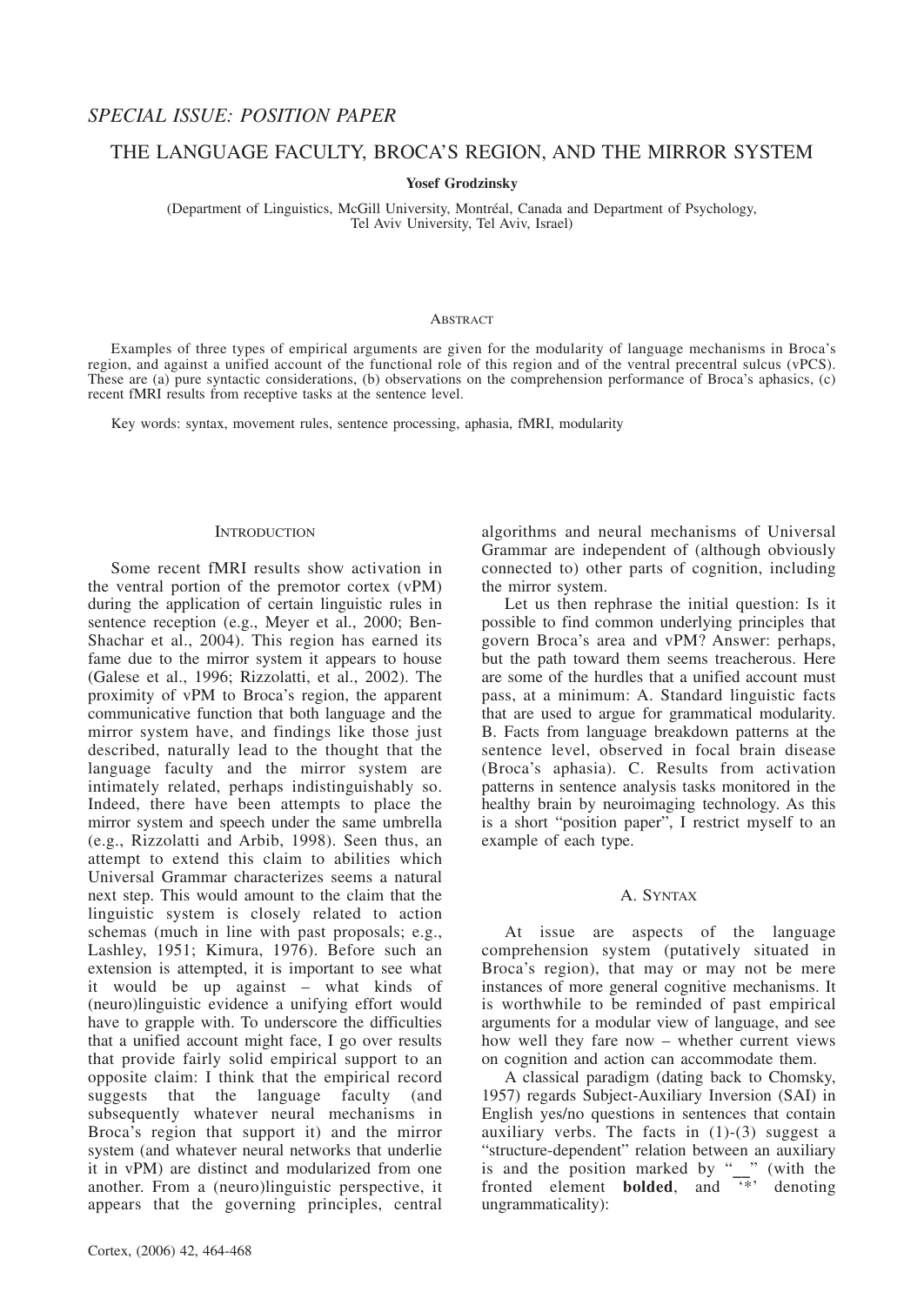- (1) a. John is tall
	- b. **Is** John \_\_ tall?
- (2) a. The man [who is in the room] is tall b. \***Is** the man [who \_\_ in the room] is tall? c. **Is** the man [who is in the room ] \_\_ tall?
- (3) a. John is the man [who is in the room] b. \***Is** John is the man [who \_\_ in the room]? c. **Is** John \_\_ the man [who is in the room]?

A yes/no question here is formed by extracting an auxiliary verb, and putting it in the front (1). Yet, how does SAI determine which auxiliary is fronted when there is more than one auxiliary? From (2) and (3) we see that extraction and fronting must somehow be constrained, otherwise, certain applications would result in ungrammatical strings [e.g., (2b), (3b)]. Can a constraint on SAI be formulated over linear sequences of words (i.e., one that makes reference only to terms like *first, second, last in the string*, etc.)? Looking at (2), a linearly based account seems to work. It would say that in English, only the fronting of the first (or perhaps the penultimate) auxiliary in a sequence is illicit. Since in (2b) the first auxiliary is fronted, a violation of this rule follows, hence ungrammaticality. Curiously, (3) shows that this account is inadequate, because the situation may be reversed: in (3b), it is the fronting of the second (or maybe last) auxiliary that leads to ungrammaticality. Our attempt failed. To reconcile the contradiction, we must find a property common to both illicit representations (2b)-(3b), so that the fronting of the auxiliary they contain can be blocked by a single statement. Observe that in both ungrammatical cases the fronting is from an embedded clause (marked by brackets). What seems to block auxiliary extraction in these cases is not the linear ordering of auxiliaries, but the fact that it is done from an embedded sentence. SAI thus allows auxiliary extraction only from a main clause, as Chomsky (1957) proposes. A rule that blocks auxiliary extraction, or fronting, from an embedded clause, covers (1)-(3) and many related facts, and is said to be part of speakers' knowledge of English. However, a ban of this type presupposes hierarchical, as opposed to linear, relations to exist in sentences.

A reader may argue that this type of facts demonstrates nothing beyond the need for hierarchical relations in linguistic analysis. Hierarchy, she would note, is characteristic of many biological systems, and thus a demonstration that it exists does not show that a particular system (in this case language) is special<sup>1</sup>. Yet if she agrees on the existence of a hierarchy here, we are more than half way done. First, it is now agreed that the facts in  $(1)-(3)$  are relevant, which opens the way to more; second, such agreement immediately excludes a class of rather popular frequency-driven accounts of linguistic ability (which use concepts like 'frequent structure', 'adaptation', 'habituation',

'transition probability' to explain syntactic regularity), because such accounts are incapable of handling (1)-(3). Indeed, Chomsky (1957) originally introduced these facts in an argument against a probabilistic, Markov-source based, approach to syntactic analysis.

Still, there is arguably some road ahead; namely, it remains to be shown that the particular hierarchy we see here has a special, linguistic, character. For that, one must reflect on the nature of rule SAI. To convince the skeptical reader, what is needed is evidence that the formulation of SAI makes crucial reference to grammatical notions. What is given below is precisely this kind of evidence. I will now show a set of related grammaticality contrasts with respect to yes/no question formation, indicating that SAI must appeal to grammatical types.

The extraction operation that SAI constrains is complex (simple as its yes/no question output might appear). Importantly, even in a main clause, SAI cannot take just any word and move it to any location. It can only front a verb. Furthermore, it cannot front just any verb to form a yes/no question (4b), although a yes/no question can always be formed (4c); nor can SAI freely extract just any auxiliary verb, if there is more than one  $[(5b) vs. (5c)]$ ; and it cannot front more than one either (5d). SAI, then, is a not only a ban on extraction of an auxiliary verb from an embedded clause; it also constrains the fronting of auxiliaries in main clauses:

- (4) a. George saw John
	- b. \***Saw** George \_\_ John?
	- c. Did George see John?
- (5) a. George will be asked to leave
	- b. **Will** George be asked to leave?
	- c. \***Be** George **will** \_\_ asked to leave?
	- d. \***Will be** George \_\_ \_\_ asked to leave?

Even this handful of snippets (chosen for brevity, as this short essay isn't meant to be an introductory syntax course) leads to a reasonably clear conclusion: Sentences are not only organized hierarchically, but also, the rules that compose them from words must make reference to grammatical notions. And these do not seem easily derivable from other vocabulary, let alone the one used to describe the motor system. And, as many have pointed out (most succinctly Osherson, 1981), a unifying approach to cognitive modules must require that the relevant facts from the respective cognitive domains follow from the same theory. Here, a unified linguistic/motor theory would require that what appear to be specialized grammatical systems [usually invoked to account for facts like  $(1)-(5)$ ] can be put under the same umbrella with systems that govern motor behavior. Yet (1)-(5) seem to be governed by a *linguistic* rule. Is it possible to construct an account that unifies these facts with facts that pertain to the mirror system? Perhaps, yet <sup>1</sup> I am grateful to Michael Arbib for his incisive comments on this issue. <br> **11 I am grateful to Michael Arbib for his incisive comments on this issue. 11 Would seem to be an exceedingly difficult task.**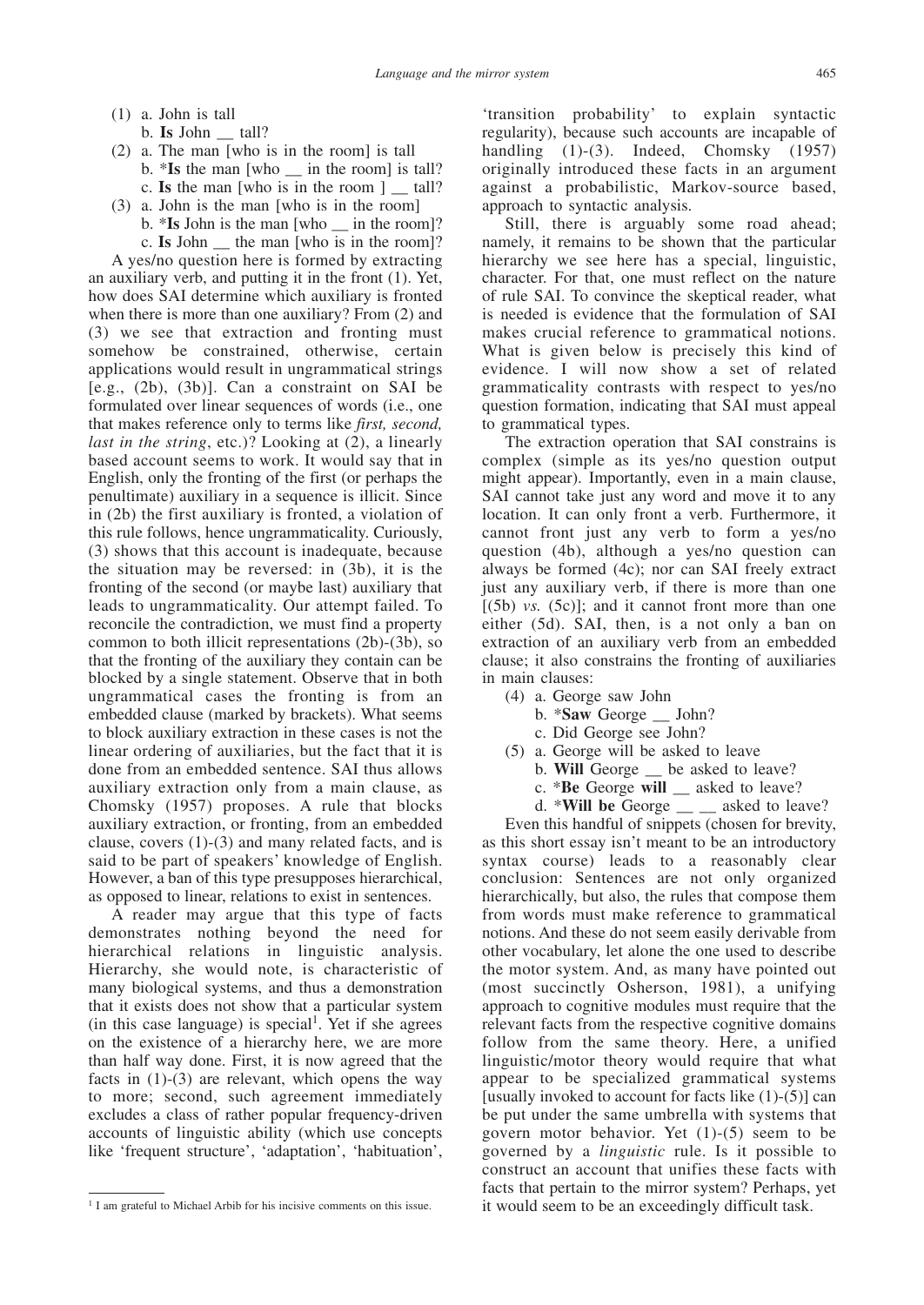| 17DLC 1                                                                                                                                                                                                                                                                                                                                                                                                                                                                                                           |                                                                                                                                             |
|-------------------------------------------------------------------------------------------------------------------------------------------------------------------------------------------------------------------------------------------------------------------------------------------------------------------------------------------------------------------------------------------------------------------------------------------------------------------------------------------------------------------|---------------------------------------------------------------------------------------------------------------------------------------------|
| Construction                                                                                                                                                                                                                                                                                                                                                                                                                                                                                                      | Performance level                                                                                                                           |
| a. The man pushed the woman<br>(6)<br>b. The woman was pushed $\equiv$ by the man<br>a. The cat that chased the dog was very big<br>(7)<br>b. The cat that the dog chased $\_\_\$ was very big                                                                                                                                                                                                                                                                                                                    | <b>Above Chance</b><br><i>Chance</i><br><b>Above Chance</b><br><i>Chance</i>                                                                |
| <b>TABLE II</b>                                                                                                                                                                                                                                                                                                                                                                                                                                                                                                   |                                                                                                                                             |
| Construction                                                                                                                                                                                                                                                                                                                                                                                                                                                                                                      | Performance level                                                                                                                           |
| $(8)$ The woman was pushed $\equiv$ by the man<br>$(9)$ a. Der Vater wird vom Sohn $\_\$ geküßt<br>b. De jongen wordt door het meisje gekust<br>$(10)$ a. The cat that [chased the dog] was very big<br>b. The dog that [the cat chased $\Box$ ] was very big<br>$(11)$ a. [ $\equiv$ zhuei gou] de <b>mau</b> hen da<br>Chased dog that cat very big<br>The cat that chased the dog was very big<br>b. [Mau zhuei] de gou hen xiao<br>Cat chased that dog very small<br>The cat that chased the dog was very big | <i>Chance</i><br><b>Above Chance</b><br><b>Above Chance</b><br><b>Above Chance</b><br><i>Chance</i><br><i>Chance</i><br><b>Above Chance</b> |

#### B. APHASIA

Cross-linguistic breakdown patterns observed in Broca's aphasia provide a complex picture of the syntactic function that Broca's area supports. Like before, this function seems to be intimately connected to syntactic variables, which in turn do not easily lend themselves to an analysis in terms of more general cognitive mechanisms. Let me describe some recent results, and then try to examine their theoretical significance.

It is well known that focal insult to Broca's area and its vicinity leads to deficiency in comprehension performance of sentences that involve syntactic movement (*a k a* grammatical transformations). This is illustrated in (6)-(7), where the a examples do not contain movement, and the b examples do (the moved element **bolded**, the position it moved from marked  $\sum$ ). In binary forced choice interpretive tasks, with error rate is the dependent measure, Broca's aphasics exhibit the patterns illustrated in Table I.

This picture has led to the claim that Broca's region houses mechanisms responsible for transformational analysis (e.g., Grodzinsky, 1984, 1986). Subsequent growth in amount of relevant data pointed to a certain degree of individual variation. Yet, quantitative analysis of a large data set from Broca's aphasics has indicated that the syntactic movement effect persists. Focal insult to Broca's area and its vicinity thus consistently impairs transformational analysis (Drai and Grodzinsky, 2006). Corresponding failures in realtime processing have also been documented (Zurif, 1995, 2003).

This function of Broca's area already suggests a highly specific linguistic role. Yet, there are two intriguing exceptions to the pattern I just described, that underscore this point even more poignantly: While English passive sentences are comprehended

at chance (8), German and Dutch passives with the same meaning, which are also derived by movement (9), nonetheless give way to near-normal comprehension performance by Broca's aphasics (e.g., Kolk and van Grunsven, 1985; Friederici and Graetz, 1987; Burchert and de Bleser, 2004). Similarly, English relative clauses yield the performance patterns in (10), but their Chinese counterparts (11) reveal exactly the opposite pattern (see Table II) (Su, 2000; Law, 2000).

These facts seem varied, but they are highly structured linguistically. Variation seems to be linked to contrasts between the languages in question in specific syntactic properties. That is, performance contrasts between English and Dutch/German on the one hand, and English and Chinese on the other hand, is predicted from reasonably well understood cross-linguistic grammatical variation (Grodzinsky, 2000, 2006). Details aside, a unified theory of the functional role of the language and the motor cortices must deal with these intriguingly complex patterns (for which a linguistic explanation seems feasible). That is, a unified theory of action must at the very least allow for such deficits to exist. It is difficult to imagine how such an intricate pattern of performance can be accounted for by general cognitive (as opposed to specifically linguistic) terms.

## C. fMRI IN HEALTH

Recent results from fMRI experiments complement the picture regarding the role of Broca's region in sentence analysis. These experiments feature a host of receptive tasks with sentence stimuli, and evince a BOLD response pattern that is unique to syntactic movement operations. In series of minimal pairs of sentences,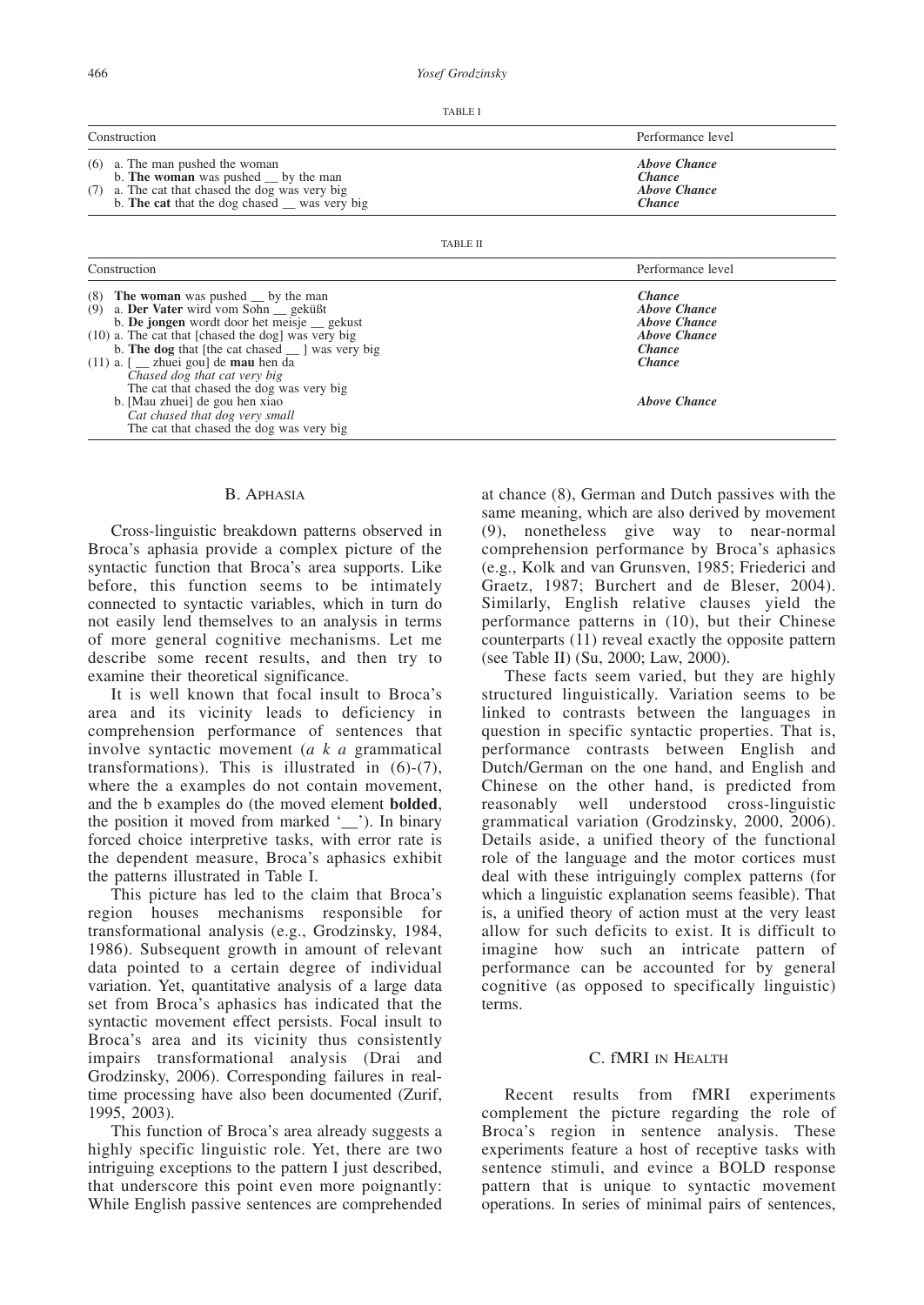| $(12) \pm \text{Movement (other 'complexity' held constant)}$             |               |  |
|---------------------------------------------------------------------------|---------------|--|
| a. I told John that the nurse slept in the living room                    | (– Movement)  |  |
| b. I helped the nurse that John saw $\equiv$ in the living room           | (+ Movement)  |  |
| $(13) \pm$ Topicalization                                                 |               |  |
| a. Danny gave the book to the professor from Oxford                       | (– Movement)  |  |
| b. To the professor from Oxford Danny gave the book $\equiv$              | (+ Movement)  |  |
| $(14) \pm \text{Wh-movement}$                                             |               |  |
| a. The waiter asked if the tourist ordered avocado salad in the morning   | (–Movement)   |  |
| b. The waiter asked <b>which salad</b> the tourist ordered in the morning | (+Movement)   |  |
|                                                                           |               |  |
|                                                                           |               |  |
|                                                                           |               |  |
| <b>TABLE IV</b>                                                           |               |  |
| $(15)$ ± Reflexivization                                                  |               |  |
| a. The girl supposes the <b>older man</b> scratched <b>himself</b>        | (+ reflexive) |  |
|                                                                           |               |  |

TABLE III

| $(15) \pm$ Reflexivization                                         |                  |
|--------------------------------------------------------------------|------------------|
| a. The girl supposes the <b>older man</b> scratched <b>himself</b> | $(+$ reflexive)  |
| b. The girl supposes the cunning man scratched Christopher         | $(-reflexive)$   |
| $(16) \pm$ Dative shift                                            |                  |
| a. Danny gave to the professor from Oxford the red book            | (– Dative Shift) |
| b. Danny gave the red book to the professor from Oxford _          | (+ Dative Shift) |

one involving syntactic movement, the other not, *ceteris paribus*, activation is observed in left Broca's region, and in Wernicke's region bilaterally (Ben-Shachar et al., 2003, 2004) (Table III).

While the results above were obtained in Hebrew, similar effects have been observed in English (see Caplan, 2001), and in a variety of experiments in German (mostly from scrambling, Fiebach et al., 2004; Friederici et al., 2003, Röder et al., 2001). Curiously, the contrasts in (13) and (14) activated the vPCS. Such activations have been ascribed to general, as opposed to linguistic, effort (Meyer et al., 2000). Their co-occurrence with the rest of the activation pattern [and absence in (12)] is mysterious, perhaps accidental.

One possibility – that could perhaps be recast in more general, non-linguistic terms – is that Broca's regions has some kind of generic working memory entrusted with the task of linking intra-sentential dependencies of any kind, as long as these require the linking of non-adjacent elements. This possibility opened way for tests of the specificity of the movement effect through sentences containing reflexives and their antecedents [(15); Grodzinsky and Santi, 2004], and sentence in which one of two objects crosses the other  $[(16);$ Ben-Shachar et al., 2004]. In both instances, there was no effect in Broca's region (Table IV).

An outline of a linguistic account of the functional role of Broca's region, one that is based on all these results, is in sight. We know, that is, how to consider the possibility that all the facts above fall under a single linguistic account, even though they come from different languages, and are adduced by varied methodologies. All these are relatively clear signs that specific linguistic rules have an identifiable brain locus. This conclusion naturally isn't problem free: there seem to be some findings to suggest that non-linguistic, potentially motor, functions are represented in the same region as well.

If all this is correct, then Broca's region, and

perhaps vPM, are multi-functional. Does it mean that we must collapse linguistic theory and the theory about motor functioning into one? The answer, it seems, depends on the relative weight one puts on each type of empirical argument. Anatomists would think that the anatomical proximity (and sometimes even overlap at the gross anatomical level) of brain parts supporting motor and linguistic ability should lead to the conclusion that we are dealing with a unified function; linguists, on the other hand, would tend to put more weight on the way the different functions are described, and on the subtle relationship among the different theoretical vocabularies.

It should be evident that no definitive answer can be given at this stage. It is just important to remember that everyone – anatomists, physiologists, linguists, and neurologists – is in the same boat: We are all trying to improve our understanding of cognitive functions, and of the way they are computed in neural tissue. And, while the realization that a cerebral region is multifunctional does not improve much our understanding of how multi-functionality is computationally feasible, attempts to approach this complex reality from the opposite direction are just as bad: Just stating that because two functions reside in the same general region does not really advance our understanding of how their apparent distinctness can vanish or how the two theories can be reduced to one.

In any event, the facts I described do not seem to follow from principles that govern other structured behavior (i.e., action schemas, motor principles, or principles that underlie imitation behavior and are thought to reside in and around the motor cortex). At the very least, then, I would like to put these facts on the table, in an attempt to find ways to bridge the gap between (seemingly narrow) linguistically oriented approaches, and more general neurocognitive approaches to language and the motor system.